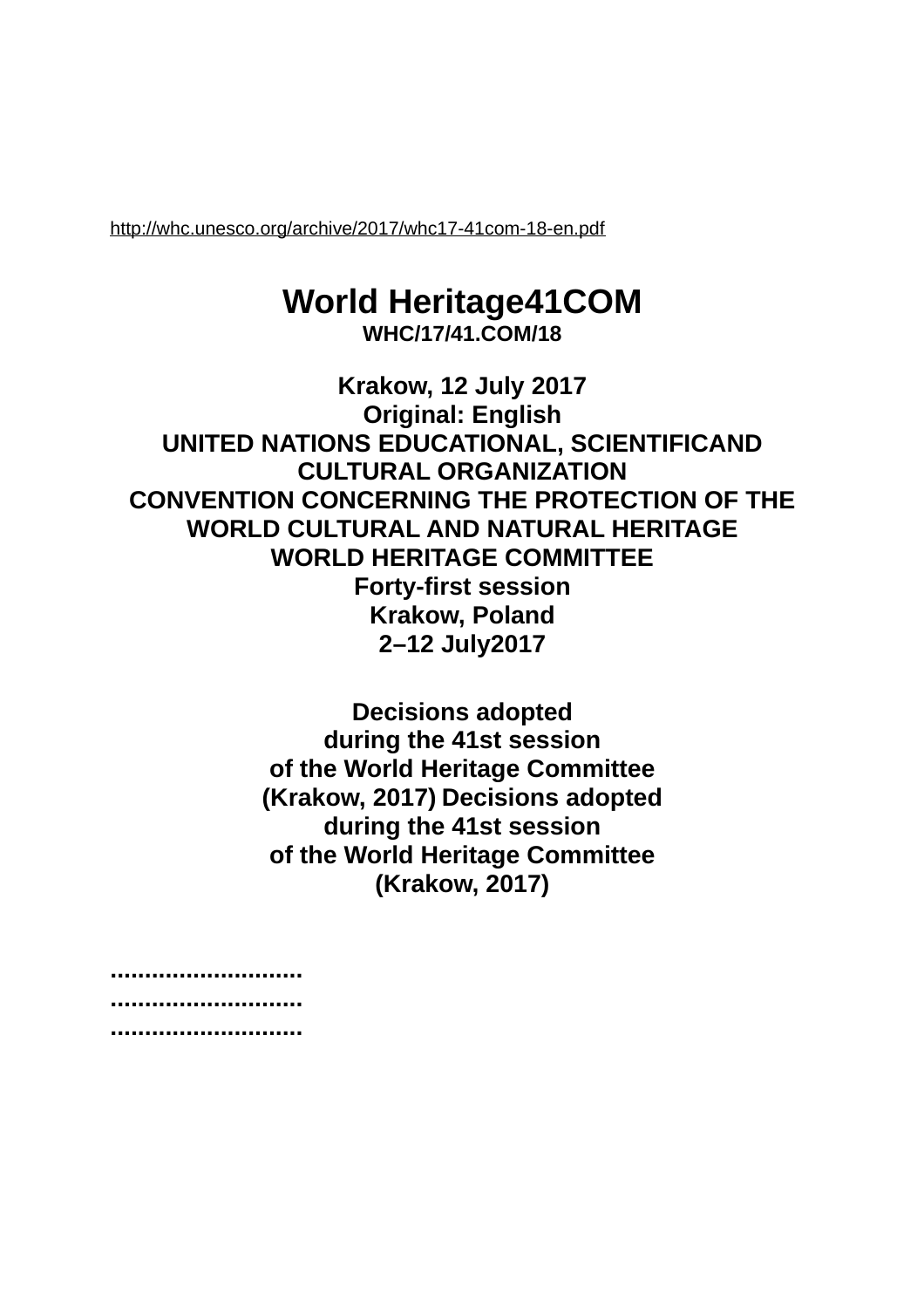## **17. Selous Game Reserve (United Republic of Tanzania) (N 199bis) Decision:41 COM 7A.17**

The World Heritage Committee,

1. Having examined Document WHC/17/41.COM/7A,

2. Recalling Decisions **36 COM 7B.5**, **36 COM 8B.43**, **40 COM 7**and **40 COM 7A.47**, adopted at its 36th (Saint-Petersburg, 2012) and 40th (Istanbul/UNESCO, 2016) session respectively,

3. Commends the State Party and its international partners for their ongoing efforts to address poaching, and requests the State Party to submit the Selous Ecosystem Conservation and Development (SECAD) project plan to the World Heritage Centre and to report on progress of its implementation;

4. Welcoming the development of a draft Desired state of conservation for removal of the property from the List of World Heritage in Danger (DSOCR) and the Emergency Action Plan, also requests the State Party to submit the revised DSOCR to the World Heritage Centre for review by IUCN as soon as it is available, and to ensure adequate resources are available for the implementation of the Action Plan, and to report on progress made;

5. Notes with appreciation the development of a draft Action Plan by the States Parties of Tanzania and Mozambique to strengthen their collaboration to protect the Selous-Niassa corridor, and further requeststhe States Parties of Tanzania and Mozambique to submit the Action Plan to the World Heritage Centre and to report on progress of its implementation;

6. Reiterates its request to the States Parties of Tanzania and China to report on the activities carried out in the framework of their agreement to prevent wildlife crime;

7. Consideringthe high likelihood of serious and irreversible damage to the Outstanding Universal Value (OUV) of the property resulting from the Stiegler's Gorge Hydropower project, and notingthe inclusion of the project in the updated 2016 national Power System Master Plan, strongly urgesthe State Party to conduct a comprehensive ESIA/HIA for this project before deciding to proceed with the construction of the project and submit to the World Heritage Centre for review in accordance with paragraph 172 of the *Operational Guidelines* and requeststhe State Party to consider alternative options to the Stiegler's Gorge Hydropower project;